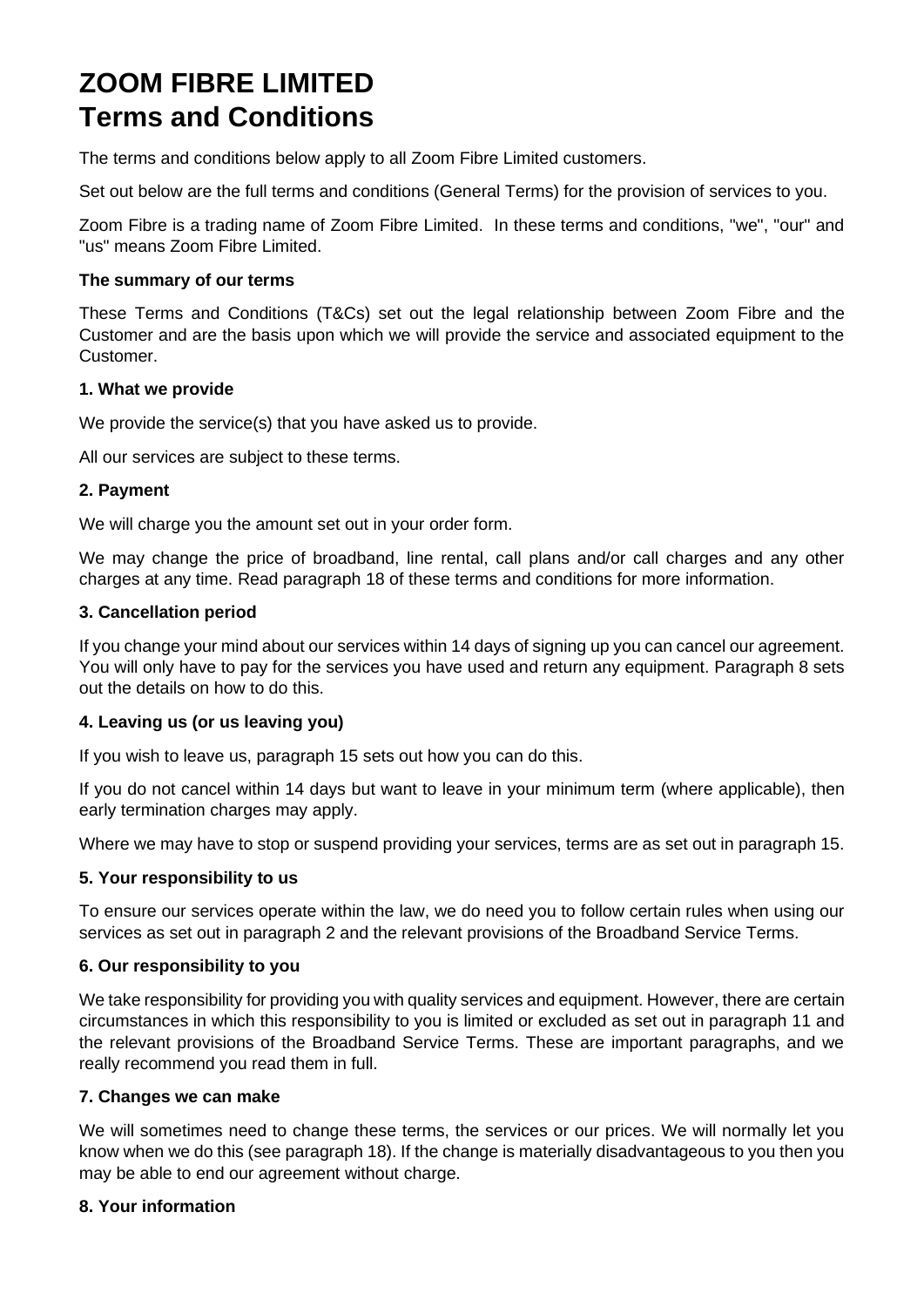For full information on how we will handle your personal information, please see our Privacy Policy at www.zoom.net.uk

## **Terms and Conditions**

#### **ZOOM FIBRE General Terms**

- **1. What we provide**
	- 1. We will provide you with:
		- 1. your chosen services;
		- 2. content;
		- 3. any equipment we agree to provide;
	- 2. The following terms shall apply:
		- 1. these General Terms;
		- 2. the relevant Broadband Service Terms; and
		- 3. any Offer Terms (if applicable when you signed up).
	- 3. When you sign up for our services you must take:
		- 1. broadband or fibre broadband from us. You may end your agreement for these services as set out in paragraph 15 of these General Terms.

#### **2. Your use of the service(s)**

- 1. You must:
	- 1. provide access to your property or a neighbouring property where this is necessary for us to provide the services;
	- 2. look after any equipment we provide;
	- 3. use the services for personal use in the UK (so do not use the services to run your own business but a couple of work emails and occasional home working is acceptable) and in accordance with our Acceptable Use Policy;
	- 4. not copy, change or publish any material Zoom Fibre produced or own (normally marked with a ©) or use it for any business purpose;
	- 5. only connect safe equipment to our network that will not harm it or our other customers' equipment;
	- 6. keep all passwords secure and confidential, and not make them available to other people; and
	- 7. agree that we have the right to modify any digital content we provide (for example update the software in your router). Modifications will be of the same quality and description.

## **3. Our provision of the services**

- 1. To protect our network and to provide a quality service, Zoom Fibre may have to restrict your use of our services or the equipment we provide where:
	- 1. it may have a harmful effect on the experience of other users (for instance if you are sending spam messages or hosting a commercial website);
	- 2. your equipment has been infected by computer viruses; or
	- 3. it's necessary to stop the spread of any virus within either your equipment or our network;
	- 4. if your computer becomes the target of a DDoS attack.
- 2. To make changes to technical specifications Zoom Fibre may have to interrupt the service(s) but we will restore it as quickly as we can.

## **4. Ordering, the service and the minimum term**

1. Our agreement starts when we accept your order which will be confirmed by email.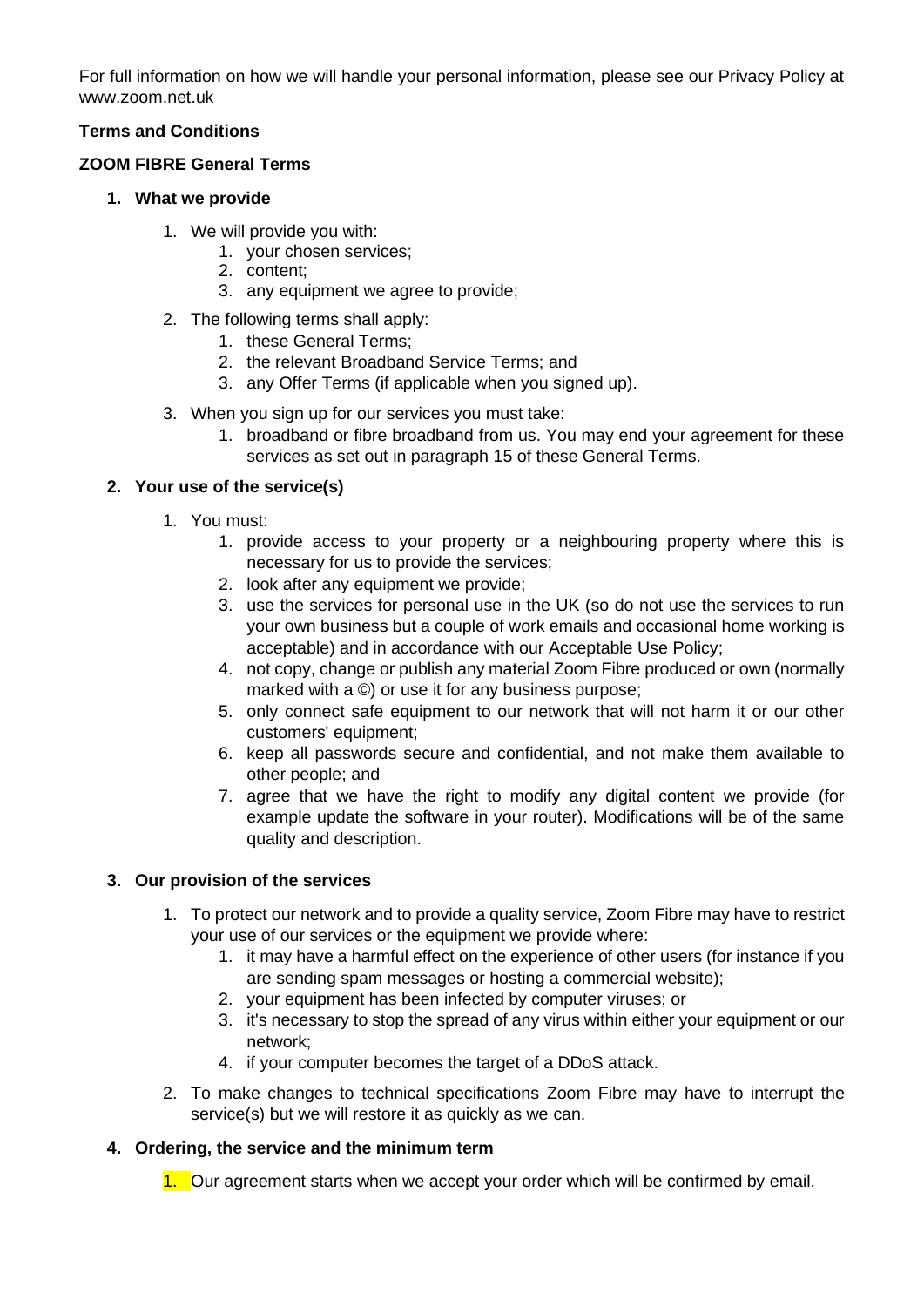- 2. If you order services from us, you confirm that you are at least 18 years old and that we may ask you for proof of identity and address and carry out any necessary credit/ identity checks on you.
- 3. The Broadband Terms below set out when the service and any minimum term commences.
- 4. If you want us to stop providing you the service at the end of the minimum period you need to give us notice in accordance with these terms and conditions.
- 5. Once your minimum period ends, if you haven't asked us to stop providing the service or asked to change service, we will continue to provide the service to you on the then current standard monthly price for that service.

## **5. Paying for the services**

- 1. For most of our services we will charge you a standard monthly fee (what we call a subscription charge). In some cases, additional fees linked to how much you use the service also apply. You will also have to pay any additional charges detailed in these terms that may become due.
- 2. We will normally bill you monthly in advance for any subscription charges.
- 3. Payment must be made by Direct Debit, unless we advise you otherwise.
- 4. As our services are only for personal use in the UK, we do not provide VAT invoices.

#### **6. If you fail to pay**

- 1. If you do not pay your bill, we will remind you (for example by calling you or interrupting your broadband service). If we still do not receive payment we may:
	- 1. add a late payment charge to your bill (but normally only if we do not receive payment within 10 days of our reminder);
	- 2. suspend providing the service or end our agreement, or
	- 3. ask a debt-collection agency to collect the payment on our behalf. If we do, you will also have to pay the reasonable costs we have to pay the agency as part of your outstanding charges, which the agency will add to your debt on our behalf.
- 2. If any payment method fails we may add a failed payment charge to your next bill.
- 3. The charges set out in this paragraph 6 are not subject to VAT.

## **7. Engineer visits**

- 1. We will agree an estimated appointment date for engineer visits and will contact you a minimum of two working days in advance if this changes. You can change or cancel any appointment date but you must give us at least two working days' notice.
- 2. We may charge you for any engineer visit in the following circumstances:
	- 1. you provide an incorrect address;
	- 2. entry is refused to the premises, or access cannot be gained by the engineer;
	- 3. we agreed with you that the premises had to meet certain requirements so we could carry out the work, but it does not meet these requirements;
	- 4. you report a fault, an engineer attends your premises and discovers the fault was not due to our services or equipment or, the reported fault was not present;
	- 5. there is no responsible adult present who is authorised by you to make decisions or answer questions necessary to fix the faults;
	- 6. when you cancel a request for an engineering visit later than two working days' before the appointment date;
	- 7. if we could have fixed the issue without sending an engineer if you'd had the ability to connect to the router with wired (ethernet) connection; or
	- 8. an engineer arrives at the premises to carry out the work you requested, but you no longer wish the work to be carried out.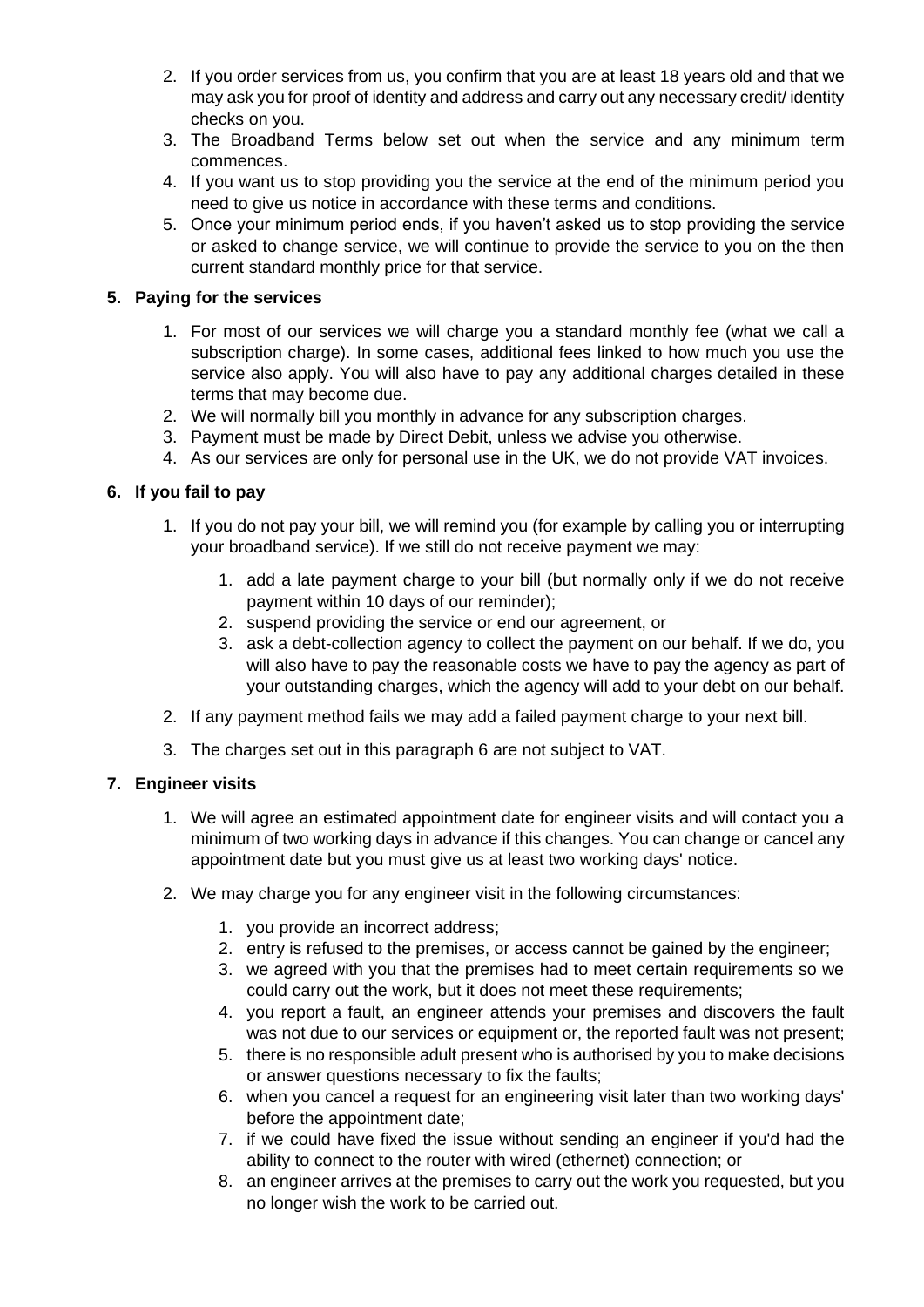## **8. Cancellation period**

- 1. Unless our Broadband Service Terms say otherwise we provide you with a 14 calendar day cancellation period which starts:
	- 1. for services, on the day after we accepted your order; or
	- 2. for any equipment, on the day after we delivered it.
- 2. If you cancel any services within this cancellation period you must:
	- 1. pay for any services received up to the date that you told us you wanted to cancel;
	- 2. pay any installation, connection or activation charges associated with that service (including the full cost of charges that were discounted or advertised as free as a condition of taking services on the terms that you agreed); and
	- 3. return any equipment we have provided as set out in paragraph 8.5 below.
	- 4. where you give notice to cancel within 48 hours of your service(s) activating, we are unable to stop the order for your service(s) progressing, and so will not be able to cancel your service(s) until they are activated. You will have to pay for any installation and/or activation charges incurred.
- 3. If you just ordered equipment and cancel within the cancellation period, paragraph 8.2 does not apply but you must return any equipment to us as set out in paragraph 8.5 below.
- 4. If the service you signed-up for is a product change, a re-contract, call feature or call plan, upon cancelling the service we may move you back to your previous agreement or the closest matching service.
- 5. Where you cancel as set out in paragraphs 8.2 and 8.3 above and are required to return any equipment to us:
	- 1. you must return the equipment to us (undamaged and in its original packaging) within 14 days of telling us you want to cancel, at your own cost; and
	- 2. we will refund anything you have paid for the equipment less an appropriate amount (up to the full value of the refund) where the equipment is damaged or has been used more than necessary to check it.
- 6. If you do not return the equipment within 14 days of cancelling you will have to pay the full price of the equipment. If you subsequently return the equipment to us, we will waive or return what you have been charged for the equipment.
- 7. These rights are in addition to any other legal rights you may have to cancel our agreement.

## **9. Returning faulty equipment**

- 1. You must return any item of equipment that either:
	- 1. you report to us as faulty;
	- 2. we tell you is faulty; or
	- 3. requires replacement for technical reasons.
- 2. If you have reported any equipment because you believe it to be faulty, we may test it and if it's working, we may send it back to you and charge you our costs for testing and postage.
- 3. If within 30 days of us replacing equipment you have not returned the faulty equipment, we may either:
	- 1. suspend or restrict access to any service that we provide to you until the relevant equipment is returned; or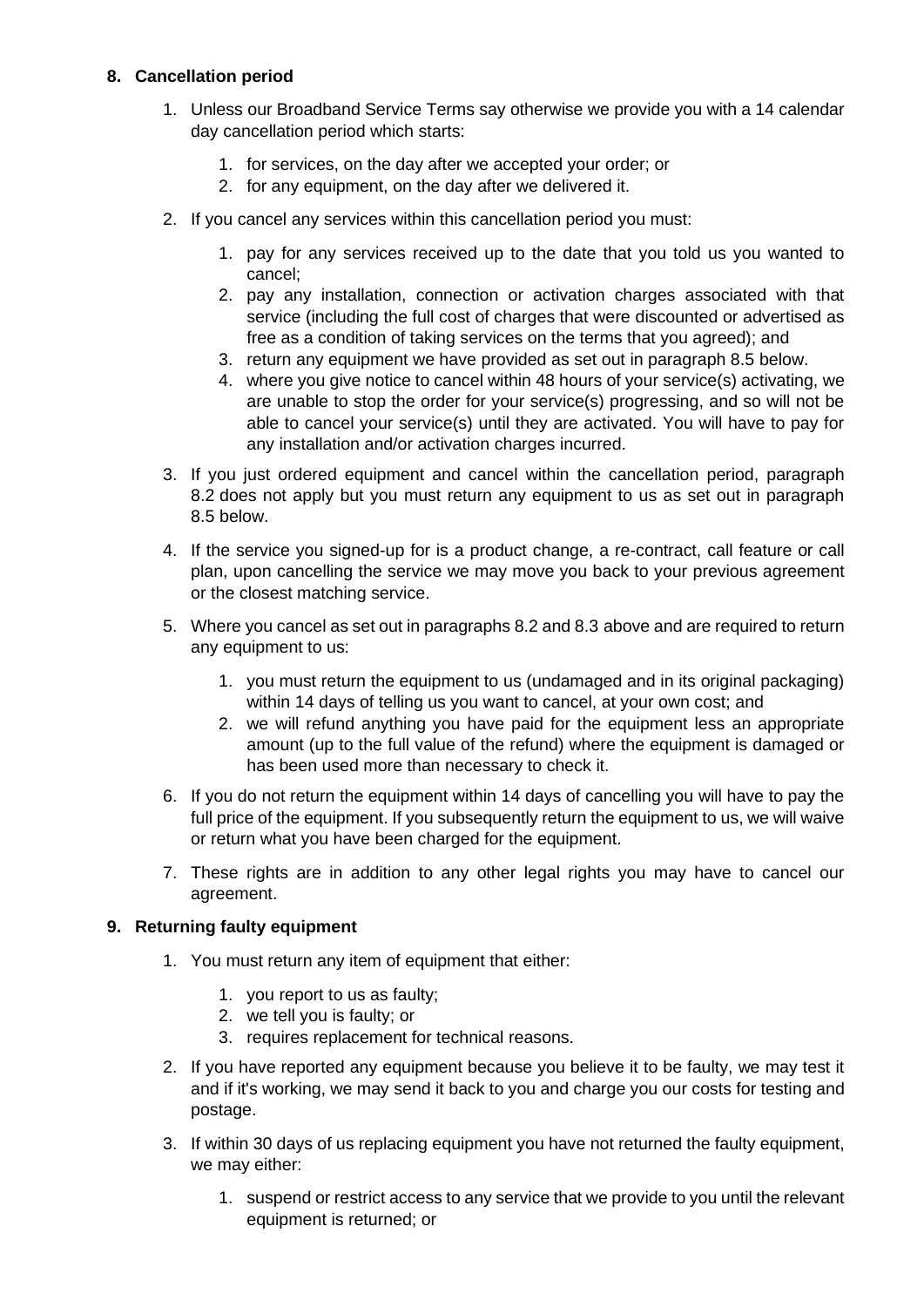- 2. seek to recover our costs in respect of that equipment from you.
- 4. All our equipment will conform to the terms of our agreement, be as described and work for a reasonable period of time if you look after it.

#### **10. Your equipment**

- 1. We will use reasonable care to stop any digital content we provide damaging your equipment or causing a loss of your data or content, but we cannot be responsible for any such damage:
	- 1. where you do not follow our instructions when using, downloading or installing the digital content:
	- 2. where you do not use the digital content as we told you to;
	- 3. due to configurations on your device or potential compatibility issues which we couldn't expect to know about;
	- 4. due to the nature of the internet and you failing to have protection against viruses;
	- 5. due to defects in third party content or acts we couldn't be reasonably be aware of; or
	- 6. due to things outside our reasonable control.
- 2. If we are responsible for such damage, any compensation will be limited to the cost of replacing the device.

#### **11. Our responsibility to you**

- 1. If something goes wrong we will always look to put things right but, except as set out in paragraph 11.3, we will never be responsible for:
	- 1. financial loss;
	- 2. information that is lost or corrupted (unless this is due to digital content we provide);
	- 3. losses that you may suffer if you have used the service or equipment we provide for business purposes, (for example due to not being able to carrying out remote working or being able to run a home business) which is outside the remit of these Terms and Conditions;
	- 4. any loss that was not foreseeable to you or us when we entered into our agreement; or
	- 5. losses caused by your breach of our agreement.
- 2. Except as set out in paragraph 11.3, we will not pay you more than £1,000 in compensation in any 12 month period.
- 3. Nothing in paragraphs 11.1 or 11.2 limits our responsibilities relating to:
	- 1. equipment or digital content (which we are responsible for providing) which is not of satisfactory quality, fit for purpose, has been described wrongly or installed incorrectly;
	- 2. services which have not been provided with reasonable skill and care;
	- 3. injury or death as a result of our negligence;
	- 4. not delivering equipment within agreed time periods; or
	- 5. our fraud or due to us deliberately breaching our agreement.

## **12. Compensation**

1. If you let us know you have suffered an intermittent or continuous total loss of service we will refund a pro-rata amount of any subscription fees you have paid in respect of that period of loss of service, except where: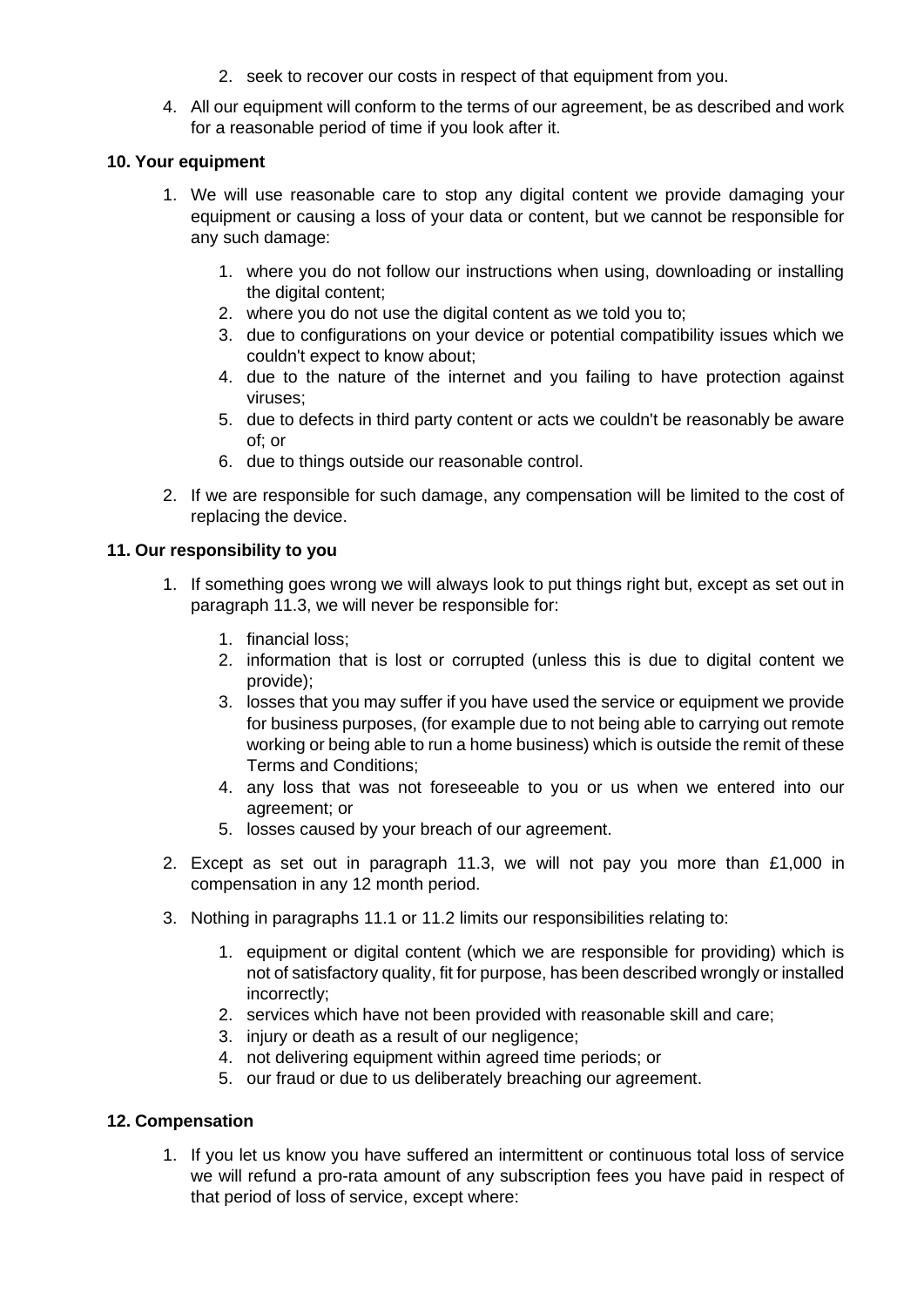- 1. the failure is due to an outage which is not isolated to your line, for example network wide outage outside of our responsible control;
- 2. we suspend your service in accordance with our agreement or you are in breach of any term of the agreement;
- 3. through no fault on our part, we are unable to carry out any necessary work on your premises (for example where we cannot gain access to your premises, agree an appointment date or obtain all assistance or information that we require from you); or
- 4. the failure is due to matters beyond our reasonable control.

## **13. Complaints**

- 1. We aim to resolve any complaints fully, fairly and within a reasonable timeframe.
- 2. If you are unhappy with the service and wish to raise a complaint, this should be done using the following contact details:
	- 1. Email: Support@zoom.net.uk
	- 2. Post: 74-76 Barrack Lane, Bognor Regis, PO21 4DE
- 3. Upon receipt of a complaint, we will investigate the issues and send a response to you addressing the points raised and where appropriate, setting out proposals for resolution.
- 4. If an agreement has not been reached within 8 weeks of us receiving the complaint, or we agree in writing that you may refer the complaint to independent adjudication before the end of the 8 week period, you may refer their complaint for independent consideration by the Communications and Internet Services Adjudication Scheme (CISAS) at www.cisas.org.uk. This service is free of charge.

#### **14. Your right to end our agreement**

- 1. If you want to end our agreement, unless you are inside the cancellation period set out in paragraph 8 you will need to give us 30 days' notice if you are ending the service or if you are moving to another provider. We will continue to provide the services and you will need to pay for all charges during this period.
- 2. If someone else requests that we end our agreement (for example a provider you may be transferring to) we will not accept that notice unless we hear from you directly. We will contact you, asking you to confirm that this is what you want. We will cease to provide you with your service on the date that we agree between us.
- 3. If you cancel your direct debit without contacting us to arrange payment by alternative means, we may assume you want to end our agreement.
- 4. If you choose to end our agreement for any service within a minimum term (except where you are inside the cancellation period set out at paragraph 8 or we make a change to your material disadvantage as set out at paragraph 18 (other than where we make a change as set out in paragraph 18.1.5 or paragraphs 18.3 and 18.4)) you will have to pay any early termination charges. Other charges may be due as set in the Broadband Service Terms.

#### **15. Our right to suspend your service or end our agreement**

- 1. We can suspend or stop providing our services and/or end our agreement where:
	- 1. our ability to continue to provide the service to you is materially and adversely affected because: (i) any of our telecommunications carrier(s) or supplier(s) ceases to provide services to us; or (ii) any authorisation required by us ends or is changed;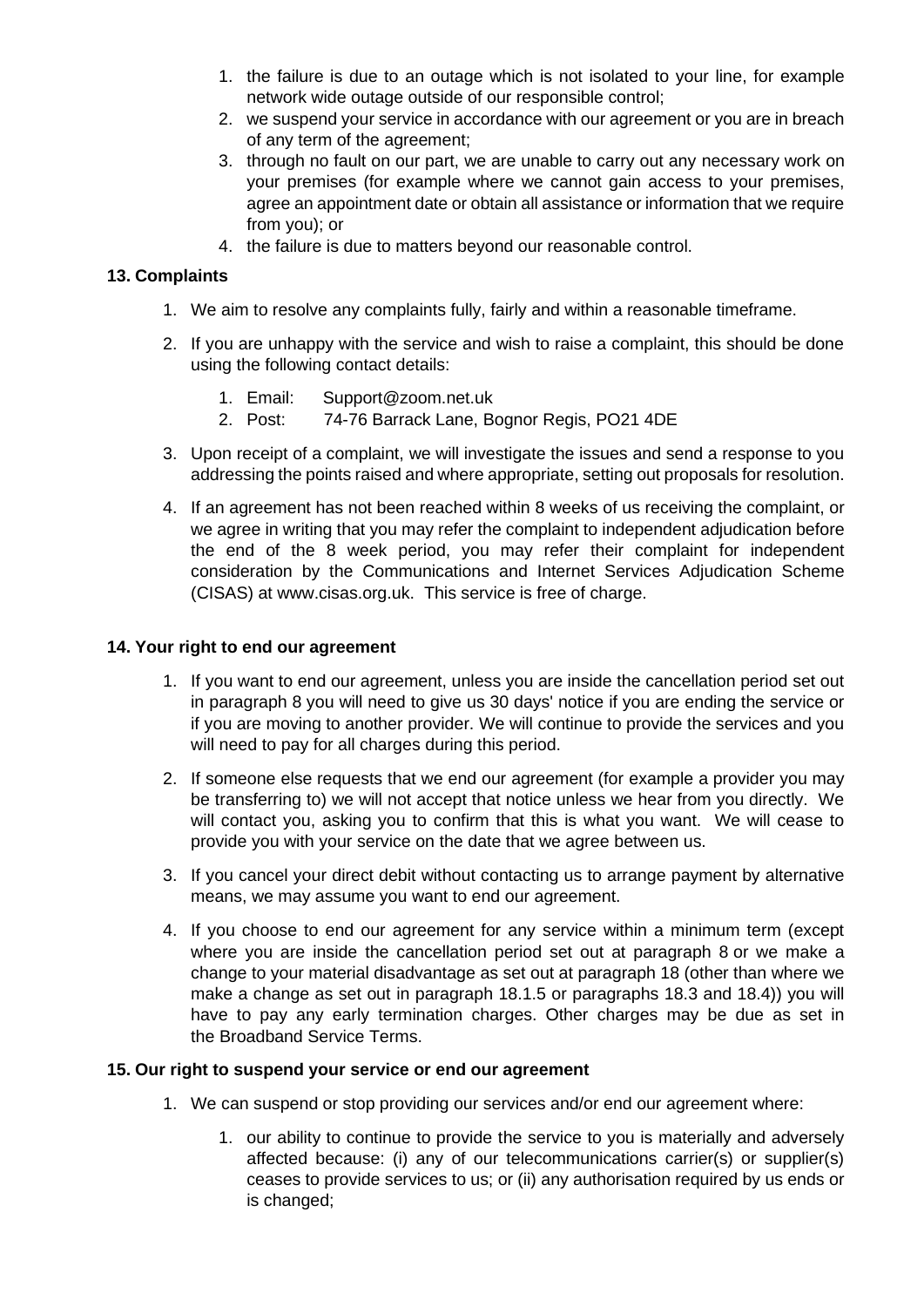- 2. we reasonably believe that the service is being used, or is intended to be used in a way that does not comply with paragraph 2, 5 or 8.5 of these General Terms;
- 3. you breach any material provision of the Broadband Service Terms;
- 4. we reasonably believe you have provided us with false or misleading details about yourself;
- 5. we tell you that your use of the service is causing problems for other users, and you carry on using the service in the same way;
- 6. we reasonably believe that you have used the service or the equipment for illegal purposes;
- 7. we receive a serious complaint about your use of the service which we believe to be genuine (for example you are using any service in breach of our Acceptable Use Policy;
- 8. in the event of your bankruptcy or death;
- 9. we are required to by the emergency services or other government authority;
- 10. you repeatedly request your bank to chargeback payments that you are not disputing; or
- 11. we are no longer providing the service to customers.
- 2. We will normally give you 14 days' prior notice before suspending or stopping providing our services (and/or ending our agreement) and work to resolve any issues with you. We may not be able to do this if there is a real risk of loss or harm to us or our other customers (for example, where there is a reasonable suspicion of fraud or other abuse).
- 3. If we suspended the services we may charge a line restriction fee.
- 4. Unless the reason we end our agreement is because we are we are no longer providing the service to customers as set out in paragraph 15.1.11 and you are within a minimum term you will have to pay an early termination charge.
- 5. This paragraph 15 will apply where we have right to suspend or stop providing our services and/or end our agreement as set out in the Broadband Service Terms.

#### **16. After the agreement ends**

- 1. If either of us end our agreement:
	- 1. if you have paid any charges in advance we will refund you for any services not used, but we will first take off any money you owe us under our agreement(s). For security or compliance reasons we may not hold your payment details after our agreement has ended so you agree that we may make these refunds by cheque; and
	- 2. any applications, features or services that are provided for free with or as part of the service(s) will end on the same day as our agreement ends. You may continue to keep certain features or services if you agree to pay any relevant charges or otherwise agreed with us.

## **17. Moving Home**

- 1. If you intend to move from your premises and want to transfer your account to your new premises, it is your responsibility to notify us at least thirty (30) days in advance before your move, in order for us to try to arrange to move your services to your new premises. Provision of the services at your new premises is subject to availability of network coverage.
- 2. Please note that depending on your circumstances:
	- 1. you may have to enter into a new agreement with us; and / or
	- 2. a home move fee and other home move charges (such as fees for installing a new line) may apply.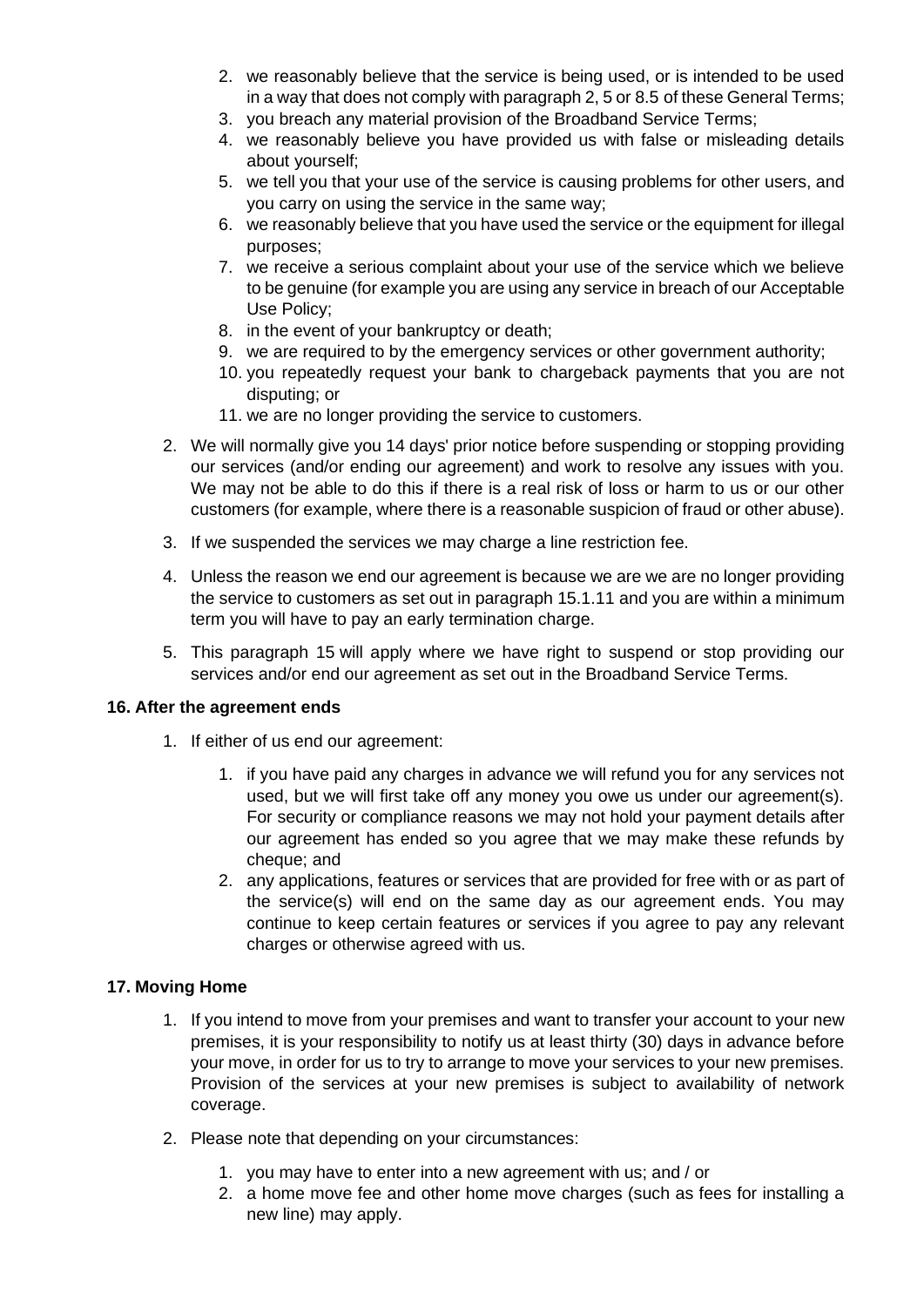3. If we cannot provide your current service(s) to your new home you will have to pay early termination charges if you are within your minimum term, where applicable. Also, any other applicable charges for ending your current service(s) may be payable. However, if you agree to take another equivalent service (for example broadband where we cannot provide fibre) under a new agreement we may waive these charges.

## **18. Changing these terms, our prices or our services**

- 1. We may change the price, or other charges, the service or the terms of our agreement:
	- 1. if we materially change the service, or introduce new services, features or benefits (e.g. if we increase the maximum upload speed for your broadband service);
	- 2. if we change the way we structure our services and the price we charge for those services;
	- 3. if the cost to us of providing your services, or running our business increases (e.g. if the businesses we buy services or products from increase their prices);
	- 4. to reflect changes in technology (e.g. if we develop new systems which provide you with a better service);
	- 5. if there is a change in the law, regulation or regulatory guidance applicable to us (e.g. if there is a VAT increase);
	- 6. to make the terms of our agreement clearer or easier to understand; or
	- 7. due to any other circumstances that we cannot always predict in the future which means a change is necessary.
- 2. Your prices may increase as set out in paragraphs 18.3 and 18.4.
- 3. A price increase may be applied to the price of broadband and line rental. This price increase may be applied on or after 1st April each year from April 2023.
- 4. Where you purchase more than one service from us and each is subject to the price increase set out in paragraph 18.3, the amount of the increase is calculated on each service separately. If you receive a discount on your price, the price increase set out in paragraph 18.3 will be applied to the discounted price.
- 5. If we make changes, we will tell you at least 30 days in advance of the changes happening by email or by post, except where:
	- 1. we change your price as set out in paragraph 18.3 and 18.4; or
	- 2. the change is for legal or regulatory reasons as set out in paragraph 18.1.5; or
	- 3. it's a change that does not cause you any material disadvantage,

but we will still let you know about the change (for example by email or post, by updating this page or publishing details on our website).

- 6. Other than where we make a change as set out in paragraph 18.1.5 and paragraphs 18.3 and 18.4, if any change is to your material disadvantage you may end our agreement for any affected service by giving us notice of your intention to leave within 30 days' of our notice of the change. If you do so, then:
	- 1. you will not have to pay any increased price or charge for your service during the notice period;
	- 2. even if our agreement has a minimum term, you may end our agreement for any affected service without paying any early termination charges; and
	- 3. we will also end our agreement for any other service(s) that cannot be provided without the service you have chosen to end (and you will not have to pay early termination charges for the other service(s)).

#### **19. Other things we need to tell you**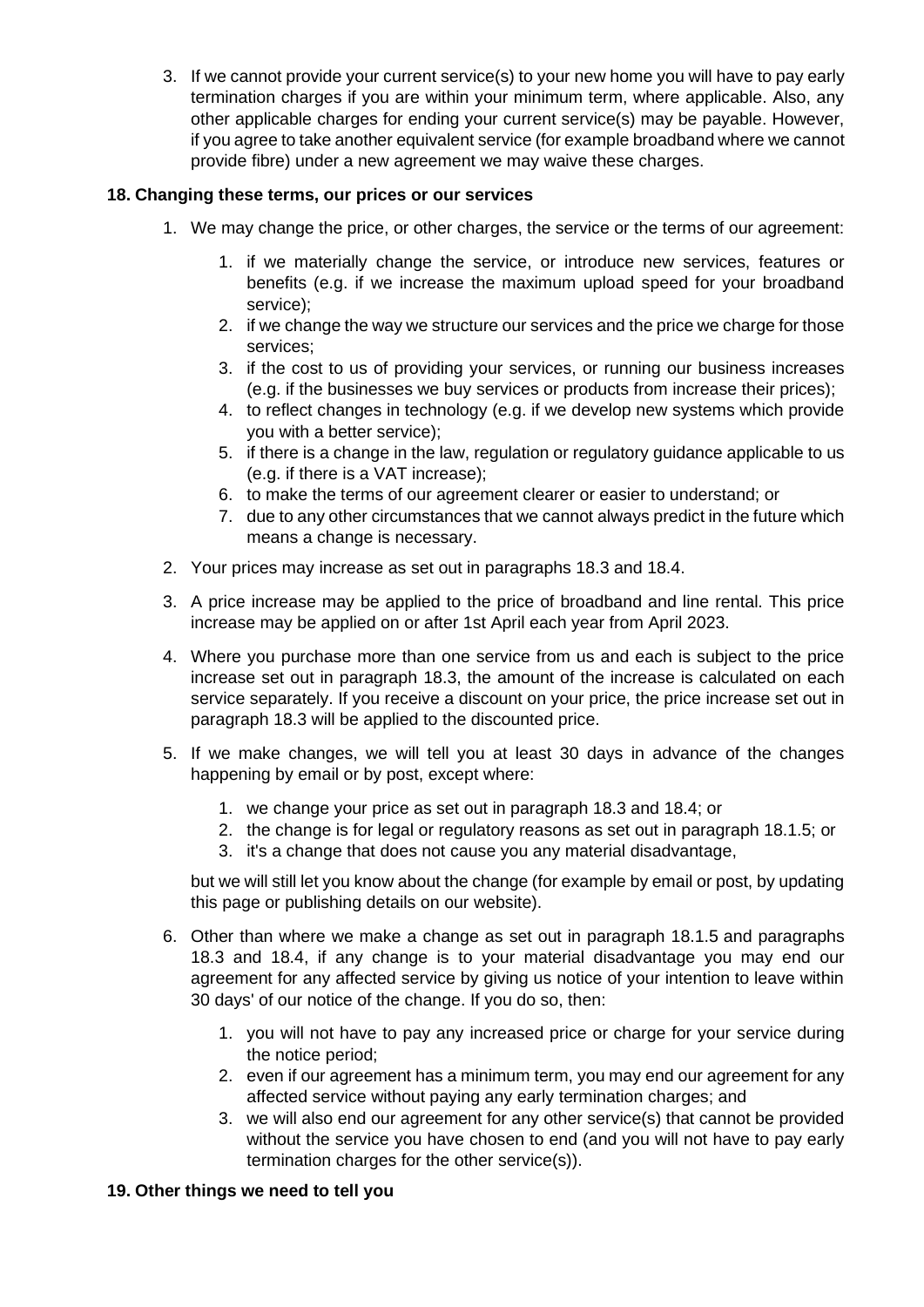- 1. Dealing with this agreement: You accept that our agreement is just between you and us, no one else can enforce it and you can transfer it only with our consent. However, we may take instructions from a person acting with your permission. We can transfer the agreement to another company provided this does not adversely affect your rights under the agreement.
- 2. Communicating with us: If you wish to give us notice, you must do so by either:
	- 1. Phoning our customer service team or emailing support@zoom.net.uk
	- 2. Writing to Zoom Fibre Limited at 74-76 Barrack Lane, Bognor Regis, PO21 4DE.
- 3. Communicating with you: We will give notice to you via our website by email or by post to the address where we provide the service. It's your responsibility to ensure we have an up to date email address. Any notice given via a website update or by email shall be deemed to be received on the day of transmission. Postal notices will be deemed to be received two working days after being sent.
- 4. Unenforceable terms: Each of the paragraphs and sub-paragraphs of our agreement operate separately. If any court or relevant authority decides that any of them are unlawful or unenforceable, the remaining paragraphs and sub-paragraphs will remain in full force and effect.
- 5. Delays: If we delay in taking any steps under our agreement against you in respect of you breaking our agreement that does not prevent us taking steps against you at a later date.
- 6. After our agreement: Paragraphs 6 (If you fail to pay), 8 (Cancellation period), 11 (Our responsibility to you), 13 (Complaints), 17 (After the agreement ends) and 20 (Other things we need to tell you) apply even if our agreement has ended.
- 7. We must both comply with all applicable laws, statutes and regulations relating to antibribery and anti-corruption including but not limited to the Bribery Act 2010.
- 8. We shall not be liable for failure to perform any obligations within these terms due to, fires, theft, adverse weather conditions, strikes, loss of internet connectivity, transport problems, terrorism, key employees not being available to perform the services through death, illness or departure from us, or governmental restriction.
- 9. Laws and courts that apply: English law applies to our agreement and claims between us will be brought in the English courts (unless you are a resident of Northern Ireland or Scotland when you may also bring proceedings in the appropriate local courts).

## **ZOOM FIBRE LIMITED Broadband Service Terms**

These terms apply where you take either broadband or fibre broadband services (both of which we call the service unless we are referring to the fibre or broadband service specifically).

## **1. What we provide**

1. We will provide you with access to the internet, helpdesk services, and any other equipment, applications and depending upon the service you sign up to.

## **2. What you need**

- 1. To get the services you need:
	- 1. some compatible equipment (for example a router). However, we will normally provide this;
	- 2. to be in a fibre broadband enabled area (we can do a preliminary check if you provide your postcode to us) if you want to take our fibre broadband service; and
	- 3. to be able to connect to our services via a wired (ethernet) connection so we can help fix any faults you may have.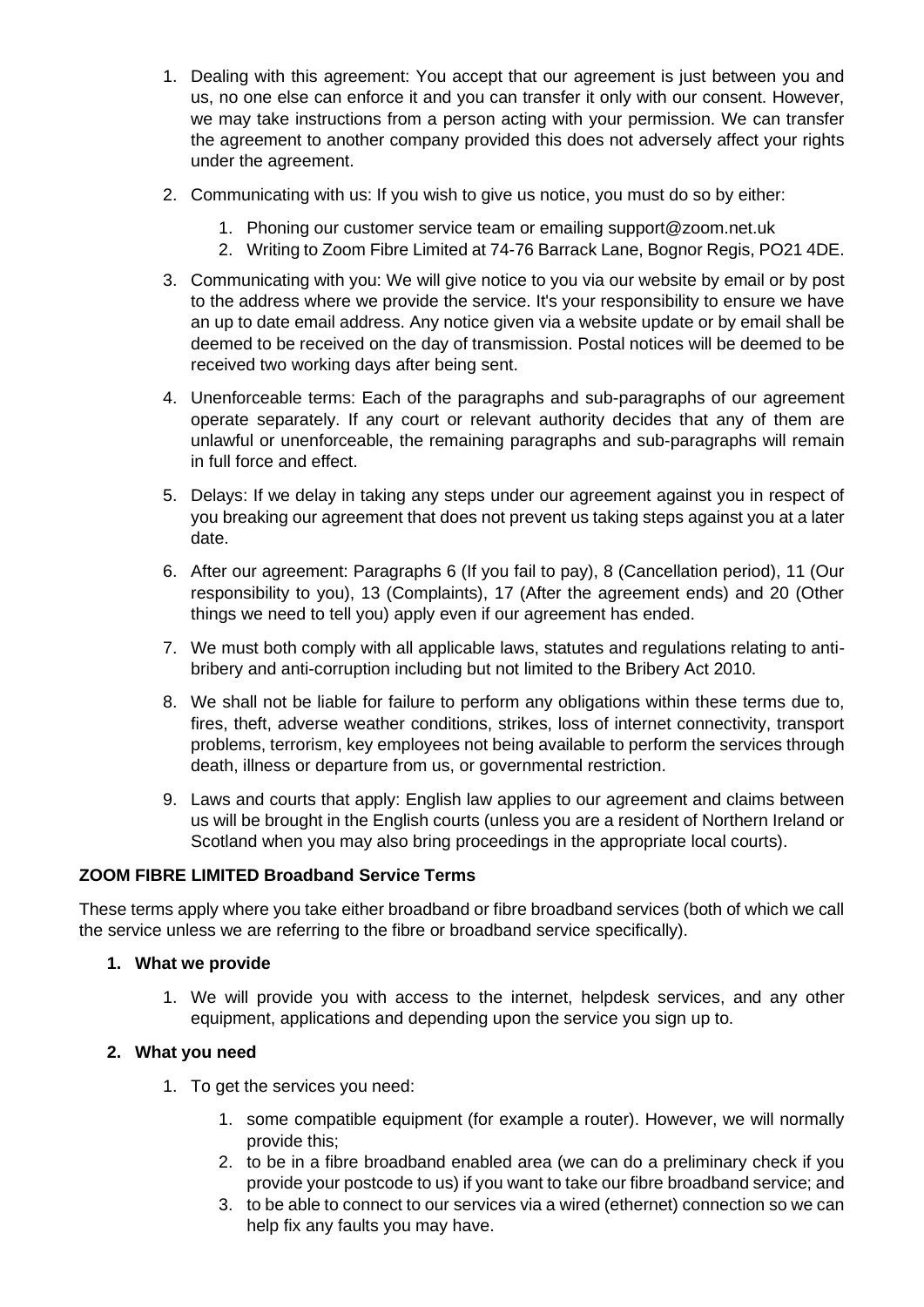## **3. Installation**

- 1. You may have to install some equipment at your home. This will normally involve following the user guides we provide to you.
- 2. There is no set up charge, however, if you request an engineer to visit where it is not necessary, we may also charge you for this.
- 3. If you take our fibre broadband service it may be necessary for an engineer to perform some installation works away from your home which may mean your phone line and existing broadband will be disconnected for a short period.

## **4. Quality of service**

- 1. We aim to provide a continuous, high-quality service, but we cannot be responsible for:
	- 1. slow speeds due to external factors;
	- 2. loss of service due to circumstances beyond our control, where we've taken reasonable steps to prevent this; or
	- 3. ensuring equipment we provide allows you to get a wireless signal everywhere within your home or delivers the speeds possible over a wired connection wirelessly.
- 2. So that your services are stable and operate efficiently, we may also take action to manage the network's performance during periods where there is a high demand and prioritise particular types of internet traffic.

## **5. Speed**

- 1. If, 10 days after your service is up and running, you are always getting broadband speeds lower than the estimated speed range we provided when you signed up, let us know and we will try to improve its speed.
- 2. You acknowledge that the actual speed and performance of the service you experience will depend on a number of factors, some of which are outside of our control. As such, we cannot guarantee that maximum transmission speeds can be obtained at any time; nor can we guarantee that, where you are eligible to receive a speed upgrade, the upgrade can be successfully completed within the indicated time-lines. However, we will use our reasonable endeavours to inform you of any issues and attempt to resolve them as soon as it is reasonably possible. As some of our services are provided over third party networks, we will not be liable for faults outside of our control.

## **6. When the service starts**

- 1. It may take us a while to get your service up and running but we will do this as soon as reasonably possible and we will aim to keep you updated on when we estimate this will happen.
- 2. Where your contract has a minimum term, your minimum term starts on the day your service is up and running or your transfer from another provider has completed (we will normally send you an email to confirm this).

# **7. Cancellation period**

1. The service benefits from the cancellation period as set out in paragraph 8 of our General Terms.

# **8. Changing your service**

1. You can upgrade to our fibre broadband service from our broadband service, provided there is fibre in your area. Any minimum term remaining for your service will be carried